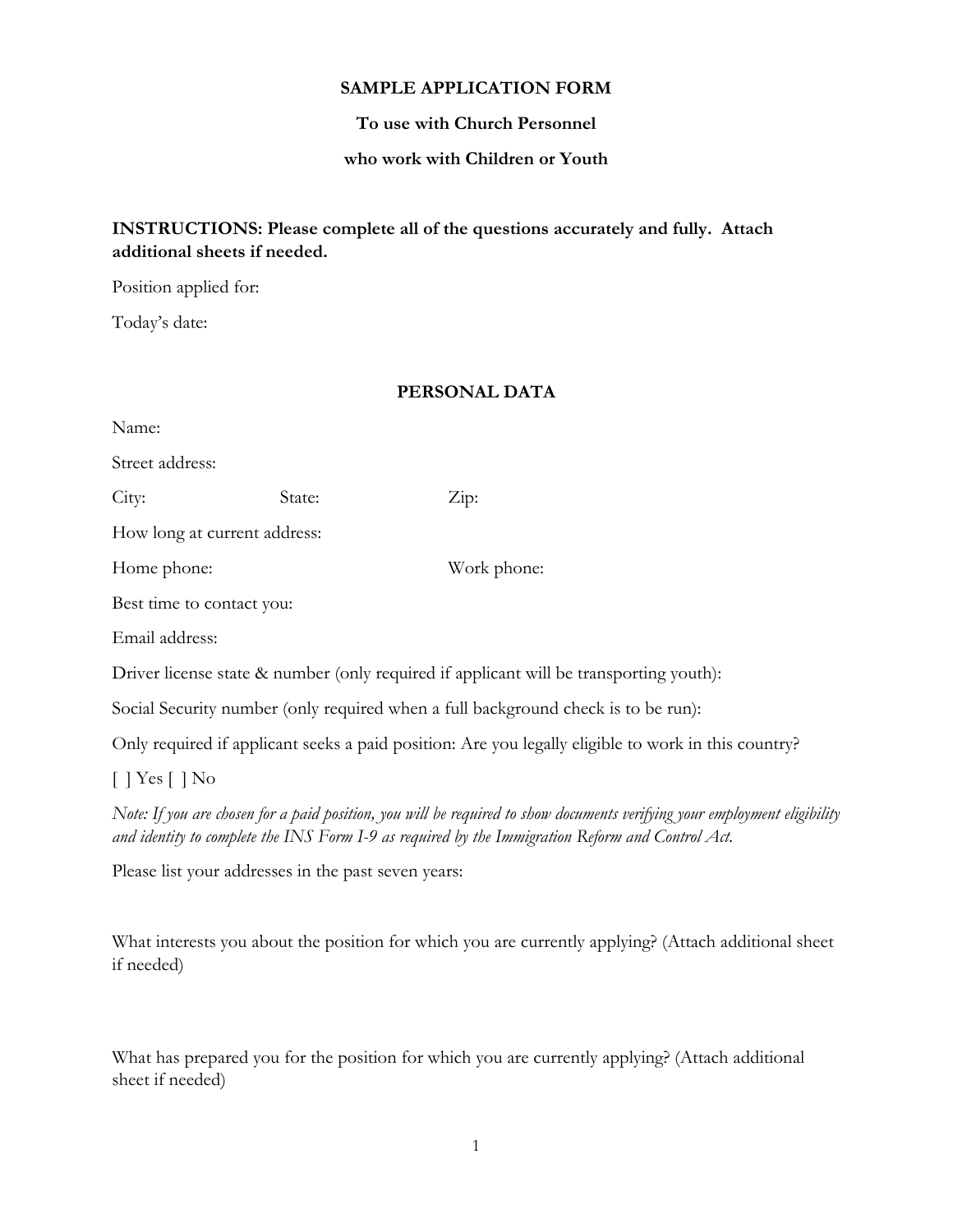#### **EMPLOYMENT HISTORY**

| Please provide the following information for your current and each of your prior employers |  |  |  |  |
|--------------------------------------------------------------------------------------------|--|--|--|--|
| covering the past TEN years. Attach additional pages if needed.                            |  |  |  |  |

#### **CURRENT EMPLOYER**

Company name: Address:

City: State: Zip: Immediate supervisor name: Immediate supervisor phone number:

Position held:

Dates of employment: from \_\_\_\_\_\_ to \_\_\_\_\_\_

|                                            | PREVIOUS EMPLOYERS (Provide information separately for each employer going back 10 |
|--------------------------------------------|------------------------------------------------------------------------------------|
| years. Attach additional pages if needed.) |                                                                                    |

Company name:

Address

| City:                                        | State: | $\angle$ ip: |
|----------------------------------------------|--------|--------------|
| Immediate supervisor name:                   |        |              |
| Immediate supervisor phone number:           |        |              |
| Position held:                               |        |              |
| Dates of employment: from _______ to _______ |        |              |
| Reason for leaving position:                 |        |              |

**NO WORK HISTORY OR GAP IN HISTORY**: if you have no work history or there is a gap in your work history, please explain. Attach a separate page if needed.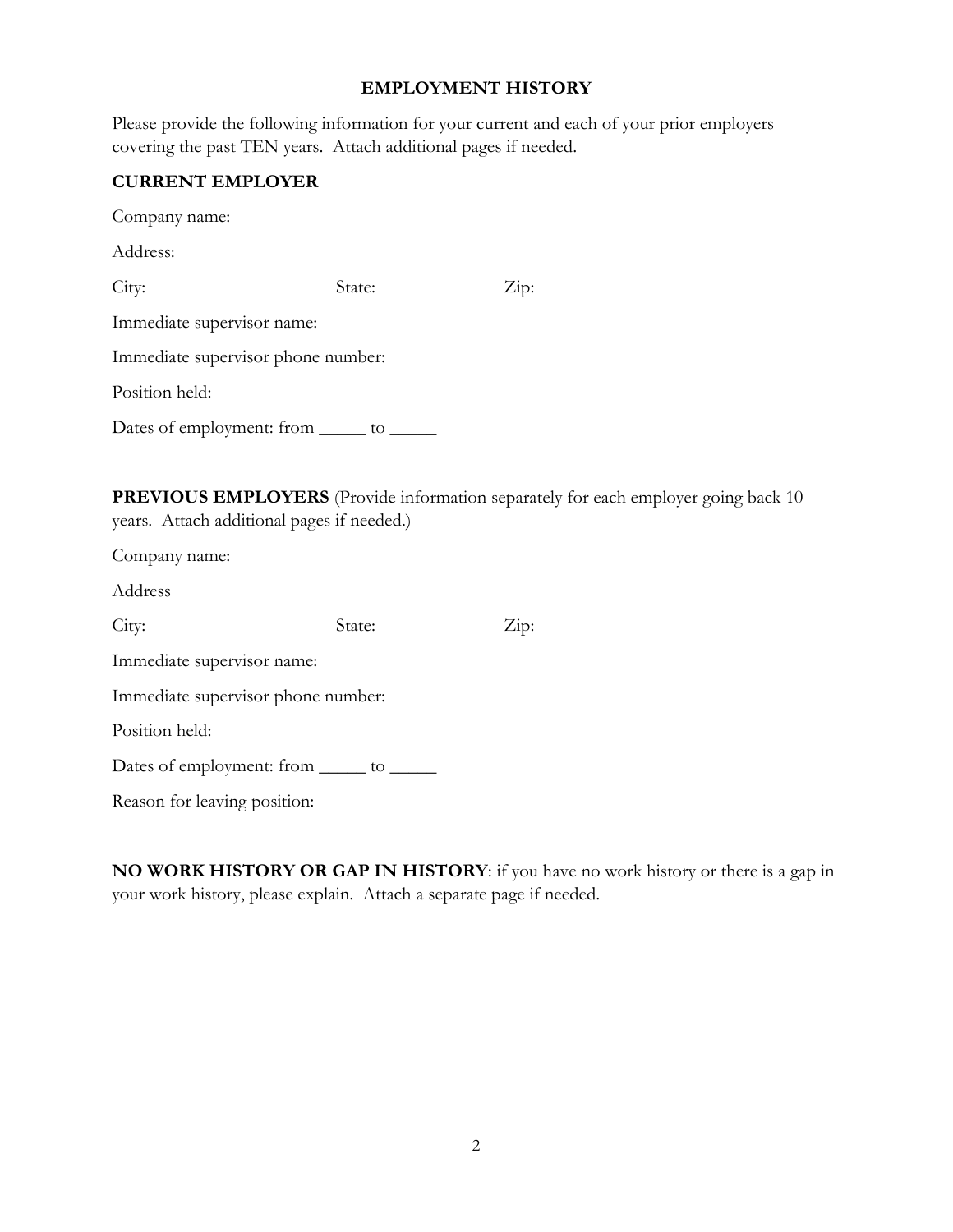**VOLUNTEER EXPERIENCE** Include all experience working with children or youth. Provide information separately for each organization. Attach additional pages if needed.

Organization:

Contact:

Phone:

Duties:

Dates: from \_\_\_\_\_\_\_\_\_\_ to \_\_\_\_\_\_\_\_\_\_

**EDUCATIONAL HISTORY** Provide information separately for each school or institution. Begin with the last school or institution you attended and work backward to college, or, if you did not attend college, high school. Attach additional pages as needed.

Name of school:

Address:

City: State: State: Zip:

Type of school:

Name of program or degree completed:

## **PROFESSIONAL/CIVIC REFERENCES**

| Name:                                |        |      |  |
|--------------------------------------|--------|------|--|
| Address:                             |        |      |  |
| City:                                | State: | Zip: |  |
| Daytime phone:                       |        |      |  |
| How long have you known this person? |        |      |  |
| Relationship to you:                 |        |      |  |
|                                      |        |      |  |
| Name:                                |        |      |  |
| Address:                             |        |      |  |
| City:                                | State: | Zip: |  |
| Daytime phone:                       |        |      |  |
| How long have you known this person? |        |      |  |
| Relationship to you:                 |        |      |  |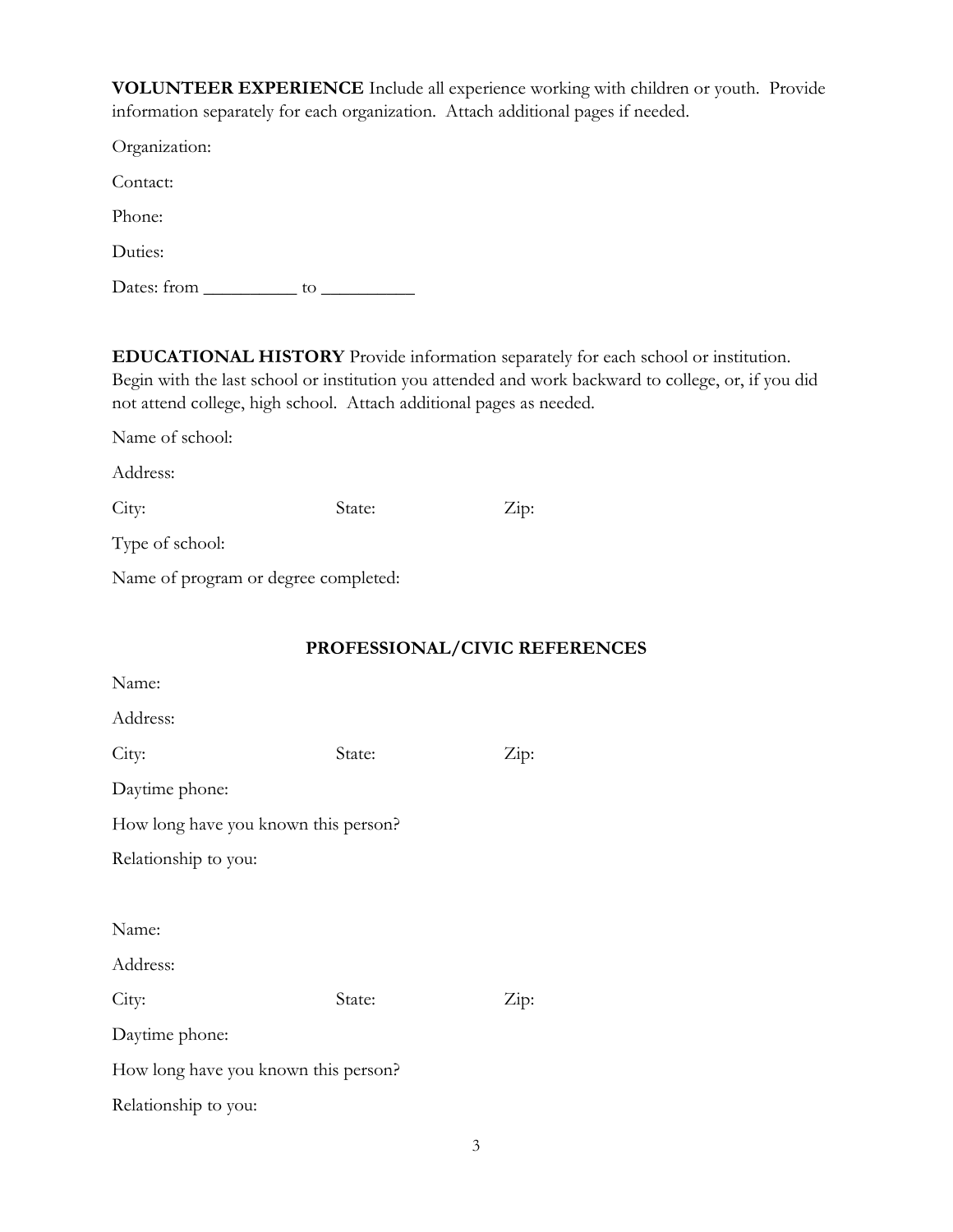### **PERSONAL REFERENCES**

| (0.0000)                             |       |                          |
|--------------------------------------|-------|--------------------------|
| Name:                                |       |                          |
| Address                              |       |                          |
| City                                 | State | Zip                      |
| Daytime phone:                       |       |                          |
| How long have you known this person? |       |                          |
| Relationship to you:                 |       |                          |
|                                      |       |                          |
| Name:                                |       |                          |
| Address:                             |       |                          |
| City                                 | State | Zip                      |
| Daytime phone:                       |       |                          |
| How long have you known this person? |       |                          |
| Relationship to you:                 |       |                          |
|                                      |       |                          |
|                                      |       | <b>FAMILY REFERENCES</b> |
| Name:                                |       |                          |
| Address                              |       |                          |
| City                                 | State | Zip                      |
| Daytime phone:                       |       |                          |
| How long have you known this person? |       |                          |
| Relationship to you:                 |       |                          |
|                                      |       |                          |
| Name:                                |       |                          |

# **(Cannot be a family member or member of the parish)**

Address:

City State Zip

Daytime phone:

How long have you known this person?

Relationship to you: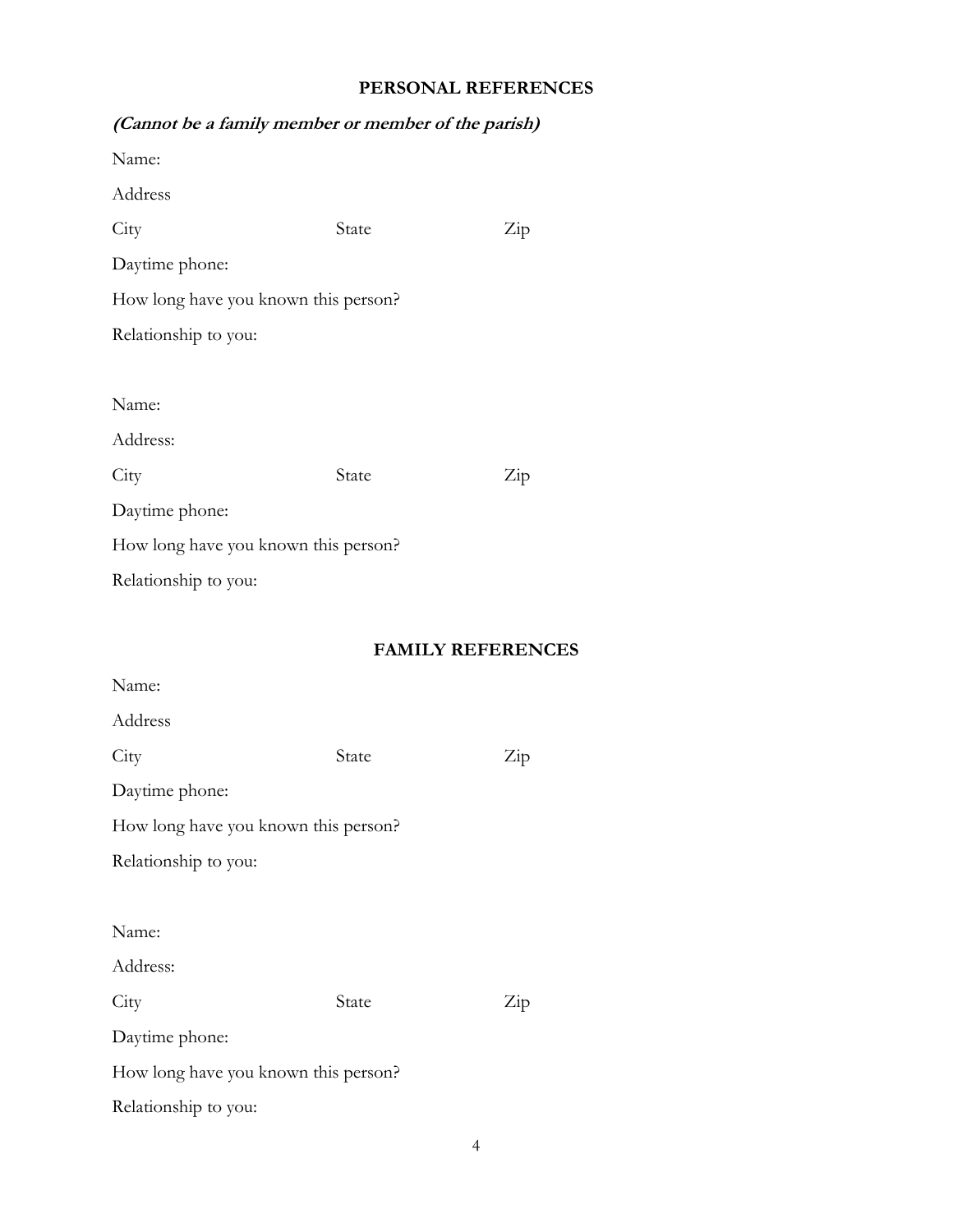Have you ever been accused of physically, sexually or emotionally abusing a child or an adult?

[ ] Yes [ ]No

If yes, please explain on an attached page.

# **CODE OF CONDUCT FOR THE PROTECTION OF CHILDREN AND YOUTH**

Read and initial each item to signify your agreement to comply with the statement.

\_\_\_\_\_ I agree to do my best to prevent abuse and neglect among children and youth involved in church activities and services.

\_\_\_\_\_ I agree not to physically, sexually or emotionally abuse or neglect a child or youth.

\_\_\_\_\_ I agree to comply with the expectations of conduct and behavior set out and defined in the Policies for the Protection of Children and Youth.

\_\_\_\_\_ In the event that I observe any inappropriate behaviors or possible policy violations with children or youth, I agree to immediately report my observations.

\_\_\_\_\_ I acknowledge my obligation and responsibility to protect children and youth and agree to report known or suspected abuse of children or youth to appropriate church leaders and state authorities in accordance with the Policy for the Protection of Children and Youth.

\_\_\_\_\_ I understand that the church will not tolerate abuse of children and youth and I agree to comply in spirit and in action with this position.

# **ACKNOWLEDGMENT, RELEASE AND SIGNATURE**

To the best of my knowledge, the information contained in this application is complete and accurate. I understand that providing false information is grounds for not hiring me or choosing me for a volunteer position or for my discharge if I have already been hired or chosen. I authorize any person or organization, whether or not identified in this application, to provide any information concerning my previous employment, education, credit history, driving record, criminal conviction record, sexual offender registry or other qualifications for my employment or volunteering. I also authorize the Episcopal Diocese of Western North Carolina and the parish to which I am making this application to request and receive such information.

If hired or chosen, I agree to be bound by The Episcopal Diocese of Western North Carolina's policies and procedures, including but not limited to its Policies for the Protection of Children and Youth as well as the Code of Conduct. I understand that these may be changed, withdrawn, added to or interpreted at any time at the Diocese's sole discretion and without prior notice to me.